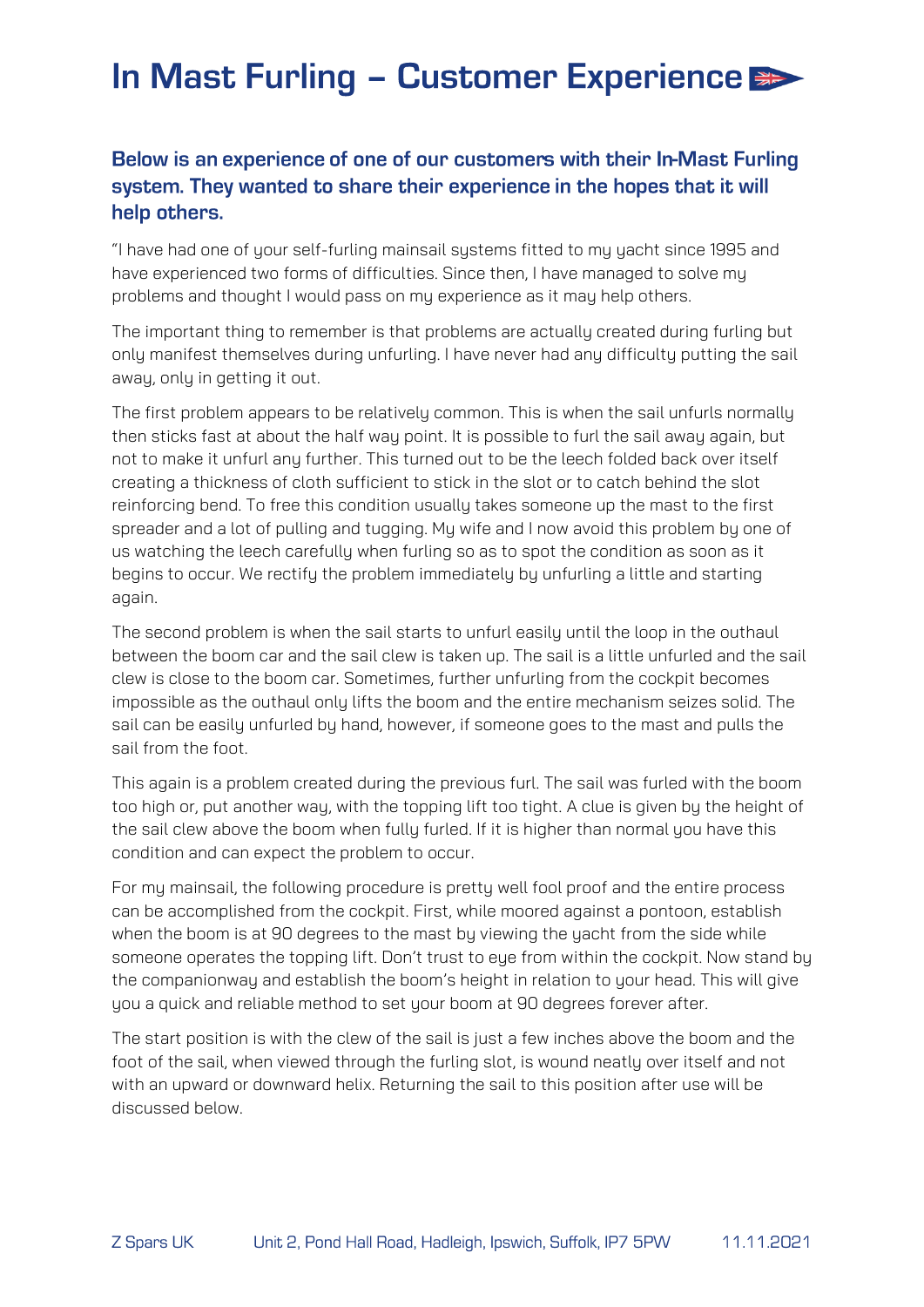## In Mast Furling - Customer Experience

### From this start configuration, unfurl the sail by:

Positioning the boom at 90 degrees to the mast with the topping lift using your previously established 'head guide'.

Ensure that the various sheets and ropes attached to the boom (mainsheet, kicker) are all loose and un-jam the inhaul.

Winch out the sail with the outhaul keeping a small amount of back tension on the sail inhaul line. The loop in the clew attachment should shorten as the sail unfurls and the car then start to slide smoothly back down the boom.

Proceed until the required amount is out, jam off the in-haul and set the sail with the outhaul.

If difficultu is experienced during unfurling, make sure the point 2 above is being followed.

When the sail is set, the topping lift will slacken as the sail takes the boom's weight.

#### Do not tighten the topping lift.

### To furl the sail:

Un-jam the outhaul and maintain a small amount of back tension on this rope as the sail is furled.

Do not tighten the topping lift. It will gradually tighten itself as the sail is furled and, by following this procedure, you will have left it in the correct place to conclude with the 90 degree angle between mast and boom.

Furl the sail by winching in the inhaul, maintaining a close watch on the leech to spot and correct any folding over of this edge. If the leech folds back on itself, the sail will furl away but jam when you next try to pull it out.

Continue until the sail is furled. This should return you to the start position as defined above.

Find the correct settings for your sail and sticking to what you know works.

If you find the method that works, avoid being influenced by others to change technique. I read an article in a sailing magazine which suggested tightening the topping lift before furling away. This led to my sail furling away with the clew higher above the boom than normal and problem two (above) occurring when the sail was next unfurled.

#### **Summary:**

The secret of success lies in how the sail is furled. If you have it right for your sail, the unfurling will be easy.